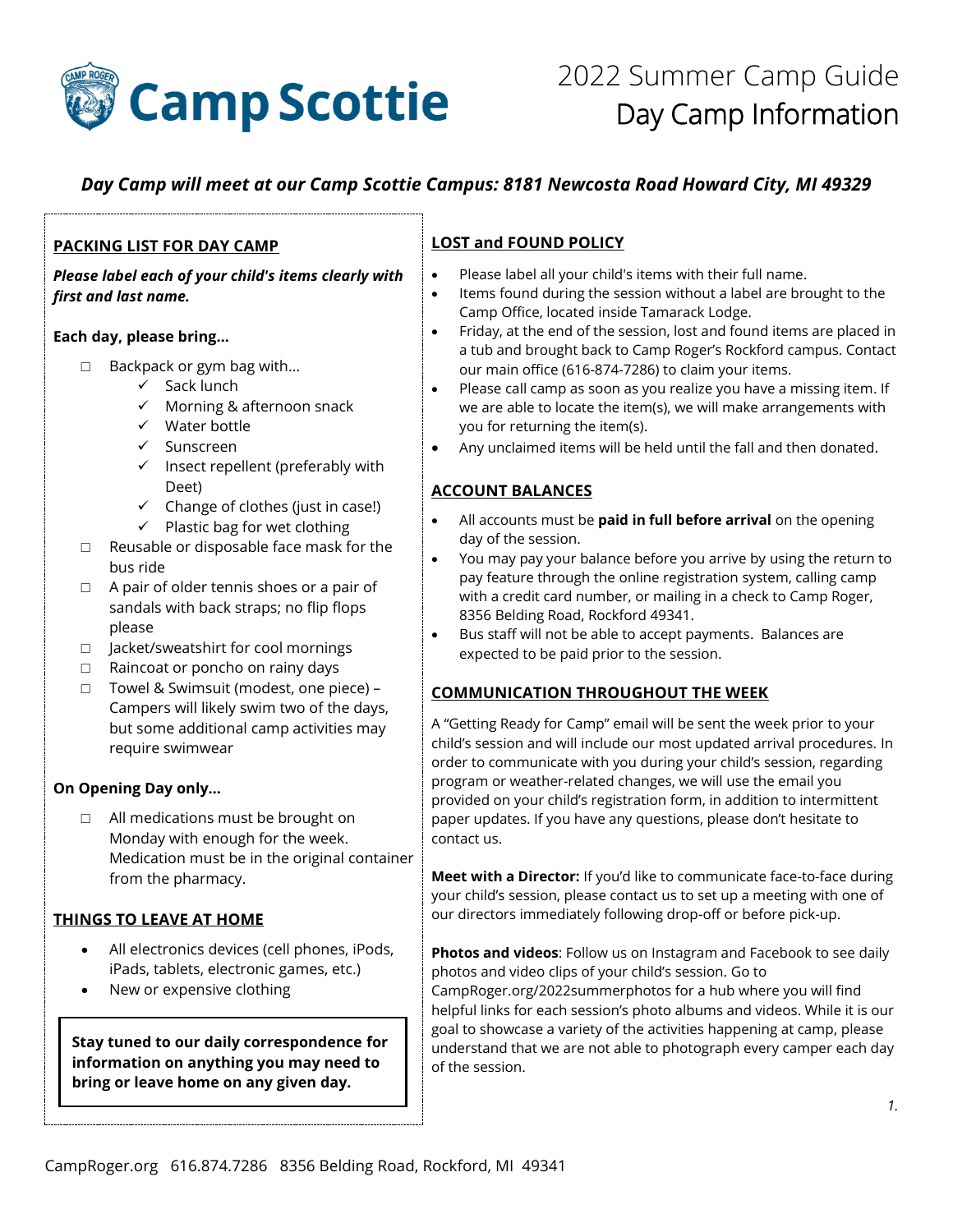### **FRIEND/SIBLING REQUESTS**

At Camp Scottie, campers are placed into co-ed groups before the first day. Friends/siblings who wish to be in the same group must be **within one grade of each other**. Please note that there are opportunities throughout the day for all children to interact together. Because making new friends is an important goal at Camp Scottie, we cannot necessarily honor requests of large groups of campers to be together.

### **HEALTH HISTORY FORMS AND MEDICATIONS**

- Beginning in May, a link to complete an online health history form will be made available through your online registration login.
- All health history forms **must be completed prior to your child's arrival** at camp. If you registered prior to May, you will receive an email notifying you when the online form is available. If you have any questions, please call the camp office at 616-874-7286.
- If there are any changes to be made to a submitted health form, please call the camp office to request that your form be reopened.
- All prescription medications, herbal supplements, and vitamins must be brought to camp on opening day, with enough medication to last the week. Medication must be in the original container from the pharmacy, with the camper's name, prescribing physician's name, medication name and dosage clearly marked on the container. Please do not send more medication than your child will need for the week.
- In accordance with state licensing rules, all camper medications, except rescue inhalers and EpiPens, will be stored in a locked cabinet in the Camp Office.
- The Camp Scottie campus is stocked with bandages, Tylenol/Ibuprofen, and antacids. It is not necessary to send these items along to camp.

During the week, screen your child at home for signs of illness. If your child has a fever, is vomiting, or is experiencing COVID-19 symptoms (such as fatigue, headache, sore throat or new loss of taste or smell), please call us and keep them at home. Also, call the Camp Scottie office before returning to Camp.

Parents/guardians will be contacted by our onsite Health Officer or Program Director with health-related concerns that are important to share (i.e., injury, illness, medication concerns, homesickness, behavioral concerns). If your child becomes sick at camp, you or one of your authorized transporters will be expected to him/her up from Camp Scottie as soon as possible. Staff will keep camper medical, health and person information private from other campers or parents/guardians unless expressed permission is given.

**Please have your child arrive with bug spray already applied each day. Counselors will continue to remind your camper to apply spray as the day goes on.**

### **CANCELLATION/REFUND POLICY**

If for some reason your child cannot attend camp, please email the registrar at krista@camproger.org or call the camp office at 616-874-7286. Prompt notification is appreciated and may allow for another camper to register. Cancellations made less than 14 days prior to the start of your child's session will result in the loss of the minimum \$40 deposit (exceptions for medical or COVID-related reasons, family emergencies, or death in the family). All other cancellations will result in a \$25 administrative fee. Any remaining payments will be refunded back to the credit card(s) used for deposits and/or payments. Sessions can be switched at no cost as openings allow.

# **FOR CAMPERS DRIVEN DIRECTLY TO CAMP SCOTTIE:**

Please double check your reminder email or statement of account to confirm the start date of your child's session.

#### **Drop off at Camp Scottie: 8:00 am – 8:30 am**

- If you arrive earlier than 8:00am, you should wait in your car in the front driveway until we open the gate.
- You will be directed where to drive. We ask that you please **stay in your car**.
- A brief health screening of your child will include a nontouch temperature check. If your child takes medication, you will turn it in at this time. (Please refer to the Health History Forms and Medications section of this Day Camp Summer Guide for specific instructions.)
- You will have an opportunity to share concerns with the check-in staff. They will pass the information on to the counselors.
- Once the health screening is complete, your child will be escorted by a staff member to join their group.
- Camp staff will direct you on how to exit camp property. See you at the end of the day!

# **Pick up at Camp Scottie: 4:30 pm**

- If arriving before 4:30, please pull into the front drive and wait behind the gate until we open it.
- Please pull forward to our greeting staff and wait in the car as we bring your camper to you.
- Please stay in the car to streamline the process. If you absolutely need to leave your vehicle, you are **required** to wear a mask for the safety of our staff and campers.
- Any labeled items that are left behind will be sent home with them the next day.
- **Campers will only be released to authorized persons based on names provided by the parent/guardian.** Please call or email the Camp Scottie office to add authorized names. If another authorized person is picking up your child, please share this procedural information with them.